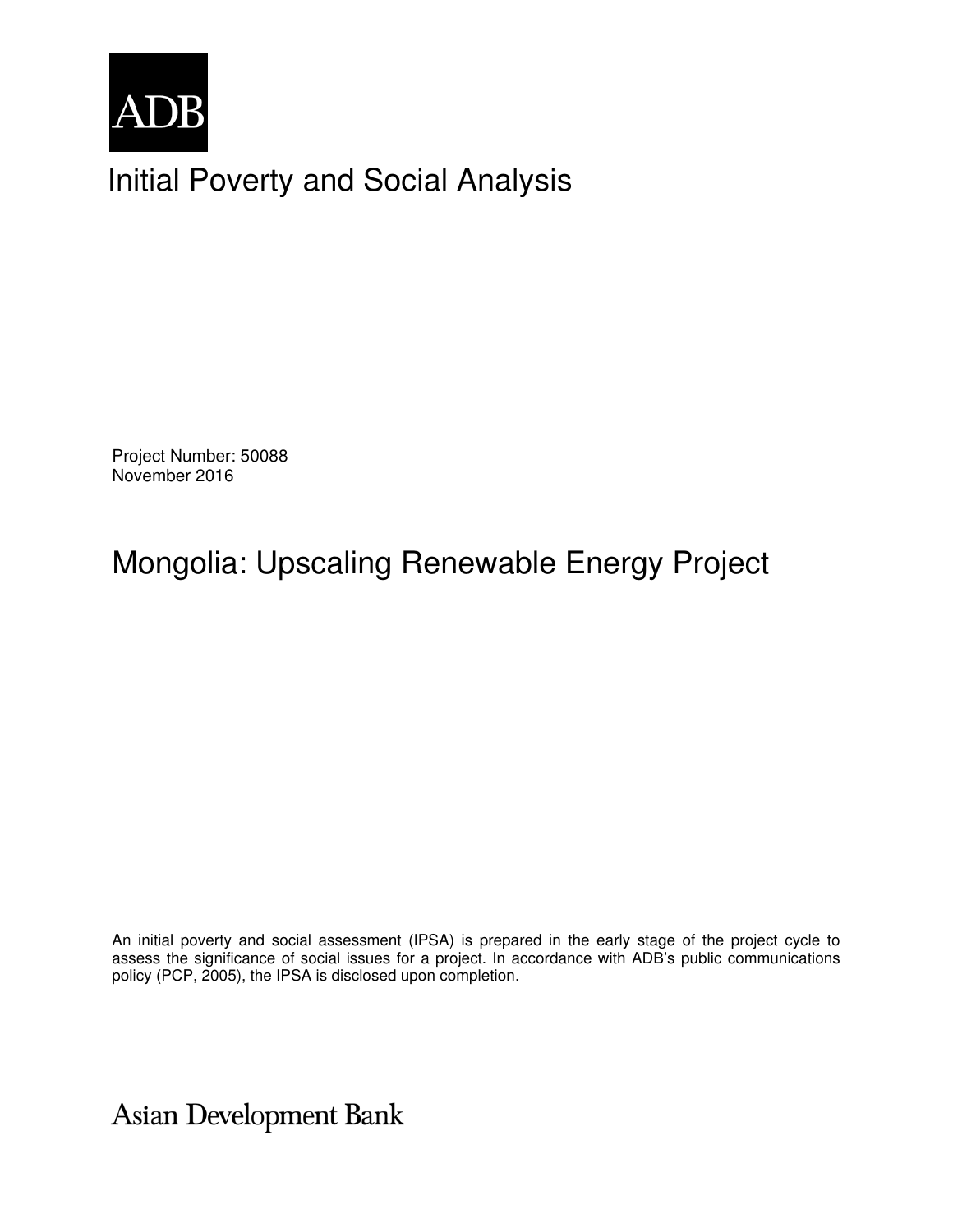### **INITIAL POVERTY AND SOCIAL ANALYSIS**

| Country:                       | Mongolia                                    |                          | Project Title:   Upscaling Rural Renewable Energy<br>Investment Program |
|--------------------------------|---------------------------------------------|--------------------------|-------------------------------------------------------------------------|
| Lending/Financing<br>Modality: | Sector Lending                              | Department/<br>Division: | EARD/EAEN                                                               |
|                                | <b>POVERTY IMPACT AND SOCIAL DIMENSIONS</b> |                          |                                                                         |

#### **A. Links to the National Poverty Reduction Strategy and Country Partnership Strategy** Mongolia is divided into five regions, (i) Central, where the capital city of Ulaanbaatar is located, and dominates in terms of population and nominal gross domestic product, and has a significantly lower poverty rate at 16.4%, (ii) Northern, with the biggest economy apart from Ulaanbaatar, with about one-fifth of a nominal gross domestic product of Ulaanbaatar in 2014, (iii) Southern, where the smallest population in the country resides but significant mining development activities are going, (iv) Western, where poverty ratio is the second highest in the country (26% in 2014), and (v) Eastern, where poverty ratio is the highest in the country (31% in 2014).

Similar to the geographic division, the power network independently comprises of four systems: (i) the Central energy system, which is the largest system covering northern, central, and southern Mongolia, (ii) the Western energy system [with peak demand of 32 megawatts (MW)], which covers Bayan Ulgii, Uvs, and Khovd *aimags*, (iii) the Altai-Uliastai energy system (with peak demand of 15 MW), which covers the middle-western *aimags* such as Govi-Altai, Zavhan, Bayankhongor, Arkhangai, and Huvsgul, and (iv) the Eastern energy system (with peak demand of 36 MW), which covers Dornod, Shkhbaatar, and Khenti *aimags*.

The Government of Mongolia has ambitious targets of renewable energy integration into the power system under the State Policy on Energy 2015–2030, which targets the share of renewable energy in the total generation capacity to 20% in 2023 and to 30% in 2030. Subsequently, the government has prepared the Renewable Energy Investment Plan together with multilateral development banks to strategize investments in renewable energy. For the central energy system, where affordability is high, and has a track record of renewable energy project invested by private sector with feed-in-tariff system, private sector-driven renewable energy development is the key driver which may be financially supported by the multilateral development banks such as the International Finance Corporation, European Bank for Reconstruction and Development, and private sector operation from ADB. On the other hand, investments in renewable energy to other energy systems which cover relatively poor regions will be taken care by the government and sovereign financing from ADB and the World Bank.

The proposed project will demonstrate distributed renewable energy supply in three batches focusing on relatively poor regions. The first batch will focus its investment in the Western energy system. The system heavily depend on power supply (73%) by import from the People's Republic of China and the Russian Federation, and the remaining 27% is supplied by Durgun hydro power plant (12 MW installed capacity) located in Durgon soum, Khovd *aimag*.

The proposed core-subprojects in the first batch will invest in the (i) construction of 10 MW each solar photovoltaics plant in Myangad soum, Khovd *aimag*, and Omnogovi soum, Uvs *aimag*, (ii) construction of 5 MW wind power plant in Ulaangom, Uvs *aimag*, (iii) rehabilitation of currently non-operational Uench small hydropower plant (installed capacity of 0.96 MW) in Uench soum, Khovd *aimag*, and (iv) installation of heat pump heating system in schools and hospitals in *aimag* centers of Khovd and Uvs. A total of 26 MW of installed capacity in renewable energy will supply 40 gigawatt-hour in the western region grid system, which potentially reduces dependence on power import from neighboring countries from 73% to 46%. Also, it will contribute to increase the renewable energy share in the power system from the current 10% to 13%.

Non-core subprojects in the second and third batches will replicate the similar application in middle-western and eastern regions of Mongolia. The detailed project sites will be identified during the implementation of the first batch of the project.

The proposed project is closely aligned with (i) the Midterm Review of Strategy 2020, $^a$  which identifies environmentally sustainable growth as a priority for helping developing member countries move onto a low-carbon growth path by introducing renewable energy; (ii) the Mongolia country partnership strategy (2012–2016), which supports energy access in remote rural areas; and (iii) ADB's Energy Policy (2009),<sup>c</sup> which prioritizes renewable energy development.

### **B. Poverty Targeting**:

General Intervention Individual or Household (TI-H) Geographic (TI-G) Non-Income MDGs (TI-M1, M2, etc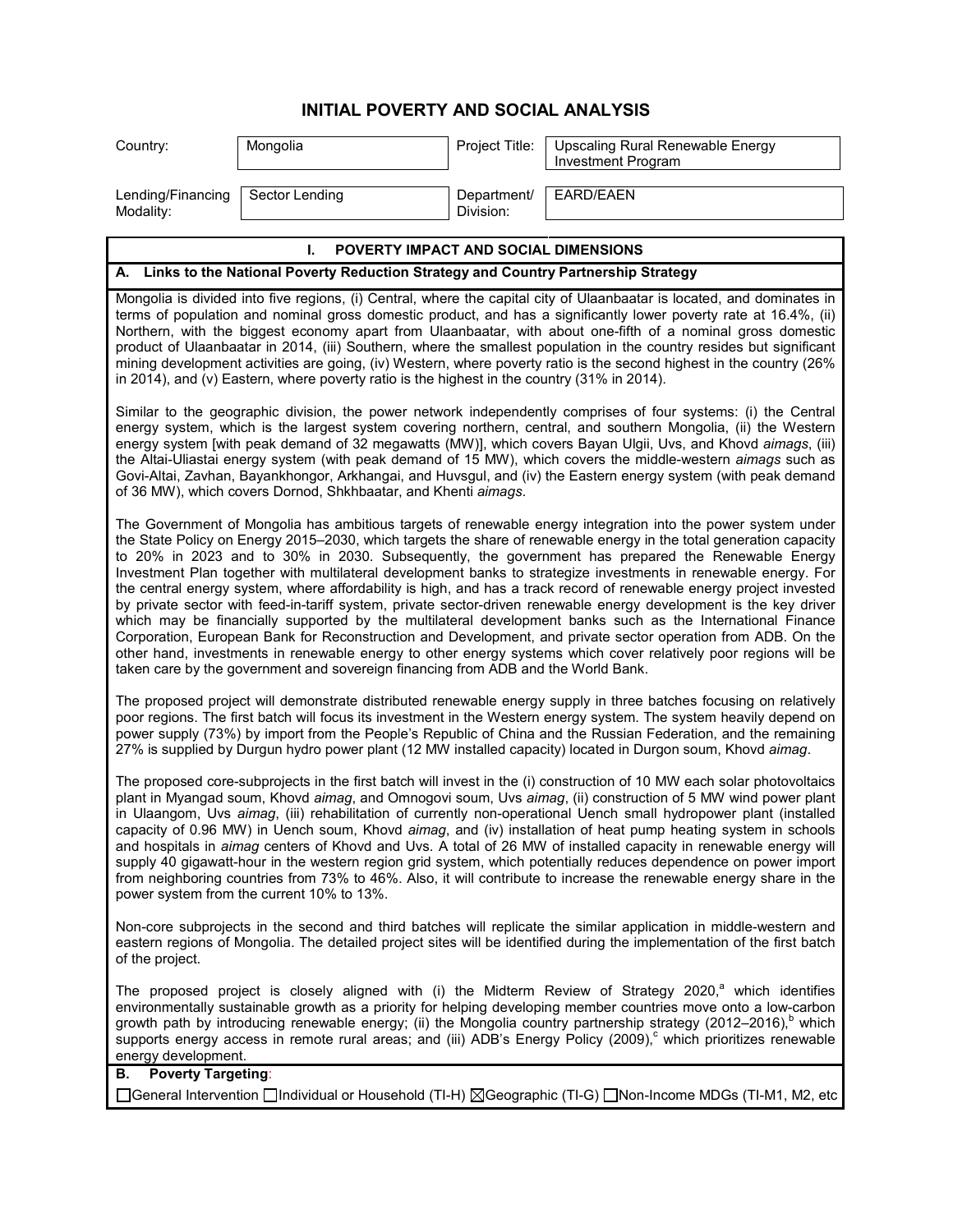The investment program will improve access of renewable based electricity and heating supply in western and eastern *aimags*, which are relatively poor regions.

#### **C. Poverty and Social Analysis**

1. Key issues and potential beneficiaries.

The expected direct beneficiaries of the investment program are rural residents including low-income households. Access to renewable based electricity and heating supply is one of the basic needs of potential beneficiaries. Affordability might be considered a constraint among low-income rural households to access electricity and heating services.

2. Impact channels and expected systemic changes.

The project will provide renewable-based electricity and heating services to rural households including low-income households in the investment program areas. Switching from coal-based to renewable-based heating system in schools and hospitals under the investment program will (i) reduce cases of respiratory diseases through improved indoor and outdoor air quality; and (ii) improve the schooling and treatment conditions through adequate and reliable heating services.

3. Focus of (and resources allocated in) the PPTA or due diligence.

The PPTA will focus on (i) collecting social and poverty data; (ii) identifying project benefits by income groups; (iii) assessing affordability for accessing the renewable-based electricity and heating; and (iv) assessing types of employment opportunities, and identifying effective measures to improve employment opportunities for local people including the poor and women.

| <b>GENDER AND DEVELOPMENT</b><br>Ш.                                                                                                                                                                                                                                                                                                                                                                                                                                                                                                                                                                                                                                                                                                                                                                                  |  |  |  |  |
|----------------------------------------------------------------------------------------------------------------------------------------------------------------------------------------------------------------------------------------------------------------------------------------------------------------------------------------------------------------------------------------------------------------------------------------------------------------------------------------------------------------------------------------------------------------------------------------------------------------------------------------------------------------------------------------------------------------------------------------------------------------------------------------------------------------------|--|--|--|--|
| 1. What are the key gender issues in the sector/subsector that are likely to be relevant to this project or program?<br>The proposed project will support the renewable-based heating system for schools and hospitals. Coal-based space<br>heating has a higher impact on school girls and female patients in terms of increasing incidence of respiratory<br>diseases related to indoor air pollution.                                                                                                                                                                                                                                                                                                                                                                                                             |  |  |  |  |
| 2. Does the proposed project or program have the potential to make a contribution to the promotion of gender equity<br>and/or empowerment of women by providing women's access to and use of opportunities, services, resources,<br>assets, and participation in decision making?<br>$\Box$ Yes<br>$\boxtimes$ No Please explain.                                                                                                                                                                                                                                                                                                                                                                                                                                                                                    |  |  |  |  |
| 3. Could the proposed project have an adverse impact on women and/or girls or widen gender inequality?<br>$\boxtimes$ No Please explain<br>$\Box$ Yes<br>The project will not have adverse impact on women and/or girls or widen gender inequality.                                                                                                                                                                                                                                                                                                                                                                                                                                                                                                                                                                  |  |  |  |  |
| 4. Indicate the intended gender mainstreaming category:<br>GEN (gender equity theme)<br>□ EGM (effective gender mainstreaming)<br>$\boxtimes$ NGE (no gender elements)<br>SGE (some gender elements)                                                                                                                                                                                                                                                                                                                                                                                                                                                                                                                                                                                                                 |  |  |  |  |
| <b>PARTICIPATION AND EMPOWERMENT</b><br>III.                                                                                                                                                                                                                                                                                                                                                                                                                                                                                                                                                                                                                                                                                                                                                                         |  |  |  |  |
| 1. Who are the main stakeholders of the project, including beneficiaries and negatively affected people? Identify<br>how they will participate in the project design.                                                                                                                                                                                                                                                                                                                                                                                                                                                                                                                                                                                                                                                |  |  |  |  |
| Main stakeholders of the project are the Ministry of Energy, Western Region Energy System, Altai-Uliastai Energy<br>system, Eastern Region Energy System, National Renewable Energy Center, local government, and existing<br>electricity and heat users in the project targeted areas. They have been participating in the project design through<br>consultations and series of review and approval processes. Potentially affected communities will participate in public<br>consultations during the domestic environment impact assessment preparation and will also have an opportunity to<br>engage in project design improvement through potential public consultation meetings and other communication<br>channels that will be set during the project preparation stage as well as project implementation. |  |  |  |  |
| 2. How can the project contribute (in a systemic way) to engaging and empowering stakeholders and beneficiaries,<br>particularly, the poor, vulnerable and excluded groups? What issues in the project design require participation of the<br>poor and excluded?                                                                                                                                                                                                                                                                                                                                                                                                                                                                                                                                                     |  |  |  |  |
| Accessibility and affordability of renewable based electricity and heating services among various income groups will<br>be assessed during the PPTA implementation through social survey and interviews.                                                                                                                                                                                                                                                                                                                                                                                                                                                                                                                                                                                                             |  |  |  |  |
| 3. What are the key, active, and relevant civil society organizations in the project area? What is the level of civil<br>society organization participation in the project design?<br>$\boxtimes$ (M) Information generation and sharing $\boxtimes$ (M) Consultation<br>$\Box$ (N) Collaboration<br>$\Box$ (N) Partnership<br>Consultation with potential electricity and heat users and local government will be conducted to improve the project                                                                                                                                                                                                                                                                                                                                                                  |  |  |  |  |
| design.                                                                                                                                                                                                                                                                                                                                                                                                                                                                                                                                                                                                                                                                                                                                                                                                              |  |  |  |  |